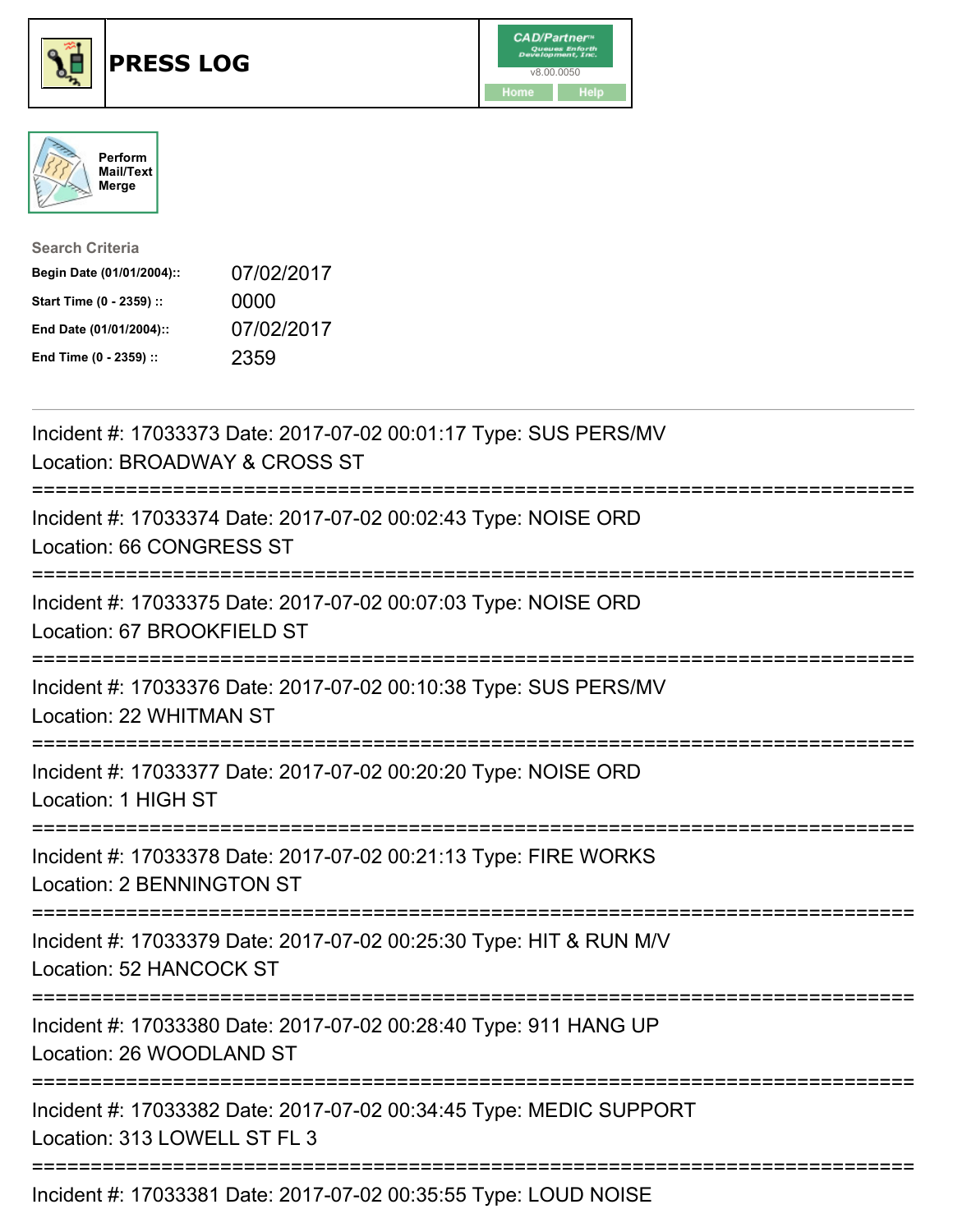| Location: 212 WATER ST                                                                                                                |
|---------------------------------------------------------------------------------------------------------------------------------------|
| Incident #: 17033383 Date: 2017-07-02 00:49:25 Type: NOISE ORD<br>Location: 34 EASTON ST                                              |
| Incident #: 17033384 Date: 2017-07-02 00:51:01 Type: NOISE ORD<br>Location: 71 CLIFTON ST                                             |
| Incident #: 17033385 Date: 2017-07-02 00:52:15 Type: NOISE ORD<br>Location: SHAW ST & S BROADWAY                                      |
| Incident #: 17033386 Date: 2017-07-02 00:54:50 Type: HIT & RUN M/V<br><b>Location: 70 NEWBURY ST</b>                                  |
| Incident #: 17033387 Date: 2017-07-02 00:59:23 Type: PARK & WALK<br><b>Location: MILL ST</b>                                          |
| Incident #: 17033388 Date: 2017-07-02 01:14:02 Type: MEDIC SUPPORT<br>Location: 101 S BOWDOIN ST                                      |
| Incident #: 17033389 Date: 2017-07-02 01:15:59 Type: NOISE ORD<br>Location: 211 PROSPECT                                              |
| Incident #: 17033390 Date: 2017-07-02 01:19:22 Type: NOISE ORD<br>Location: JACKSON ST & OAK ST                                       |
| Incident #: 17033391 Date: 2017-07-02 01:25:33 Type: NOISE ORD<br>Location: 333 HOWARD ST                                             |
| Incident #: 17033392 Date: 2017-07-02 01:27:00 Type: ALARM/BURG<br>Location: AGUILAR RESIDENCE / 115 BENNINGTON ST                    |
| Incident #: 17033394 Date: 2017-07-02 01:30:09 Type: MAN DOWN<br>Location: 185 BAILEY ST                                              |
| Incident #: 17033393 Date: 2017-07-02 01:30:47 Type: NOISE ORD<br>Location: 333 HOWARD ST                                             |
| ==================<br>Incident #: 17033395 Date: 2017-07-02 01:33:45 Type: SPECIAL CHECK<br>Location: SAM'S FOOD STORE / 389 BROADWAY |
| Incident #: 17033396 Date: 2017-07-02 01:38:36 Type: NOISE ORD                                                                        |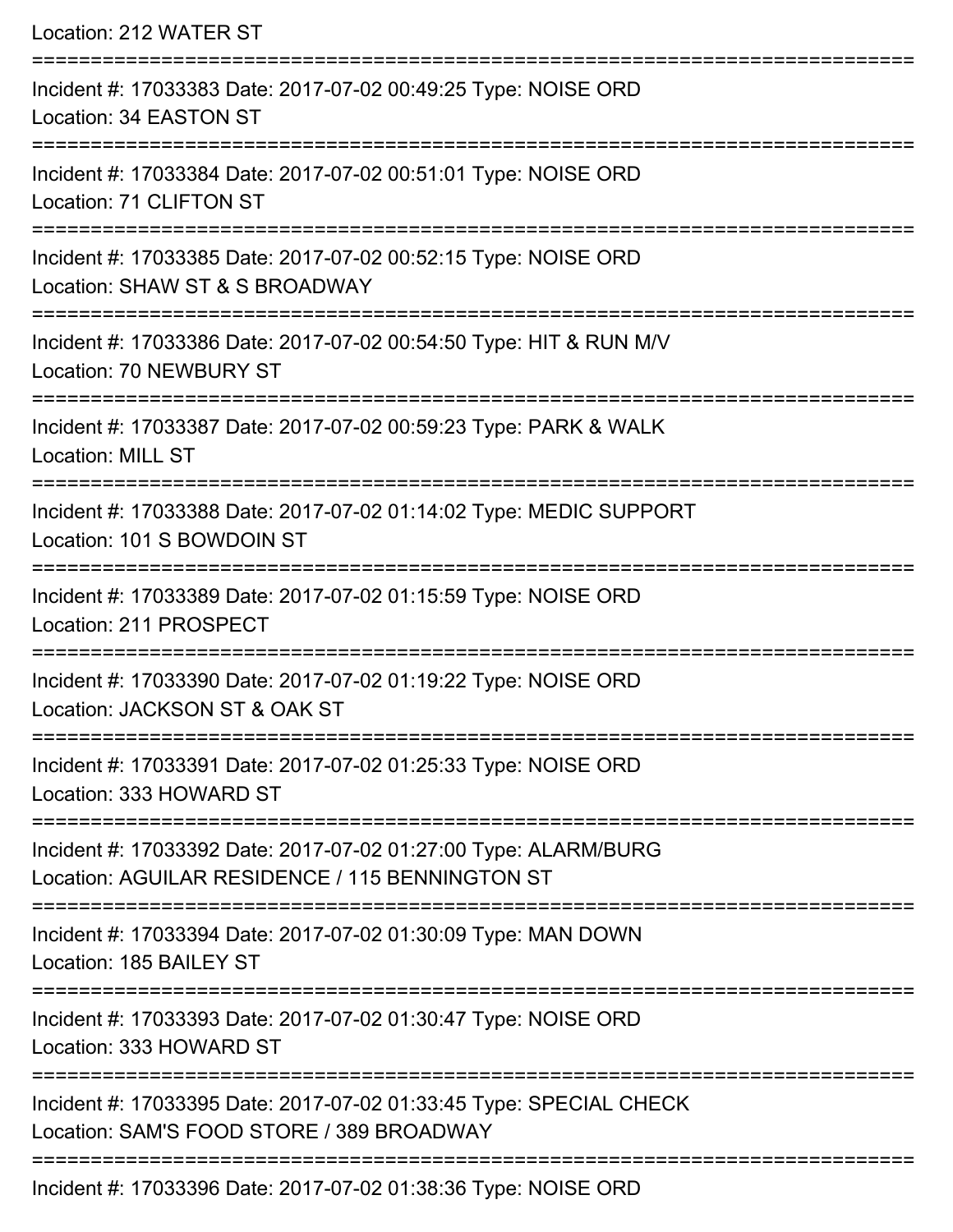| Incident #: 17033397 Date: 2017-07-02 01:47:00 Type: NOISE ORD<br>Location: 5 HAVERHILL ST                      |
|-----------------------------------------------------------------------------------------------------------------|
| Incident #: 17033398 Date: 2017-07-02 01:47:37 Type: M/V STOP<br>Location: MT VERNON ST & S BROADWAY            |
| Incident #: 17033400 Date: 2017-07-02 01:50:25 Type: HIT & RUN M/V<br>Location: WALK IN / JACKSON ST & PARK ST  |
| Incident #: 17033399 Date: 2017-07-02 01:52:16 Type: DISORDERLY<br>Location: TRIPOLI BAKERY INC / 106 COMMON ST |
| Incident #: 17033401 Date: 2017-07-02 01:55:18 Type: M/V STOP<br>Location: ANDOVER ST & PARKER ST               |
| =============<br>Incident #: 17033402 Date: 2017-07-02 01:57:18 Type: SUS PERS/MV<br>Location: 360 BROADWAY     |
| Incident #: 17033404 Date: 2017-07-02 01:58:24 Type: DOMESTIC/PROG<br>Location: 86 OXFORD ST                    |
| Incident #: 17033403 Date: 2017-07-02 01:59:34 Type: M/V STOP<br>Location: BROADWAY & ESSEX ST                  |
| Incident #: 17033405 Date: 2017-07-02 02:06:32 Type: NOISE ORD<br>Location: 37 HOLLY ST FL 1                    |
| Incident #: 17033406 Date: 2017-07-02 02:10:56 Type: NOISE ORD<br>Location: 10 HAVERHILL ST                     |
| Incident #: 17033407 Date: 2017-07-02 02:14:17 Type: M/V STOP<br>Location: AMESBURY ST & COMMON ST              |
| Incident #: 17033408 Date: 2017-07-02 02:15:18 Type: M/V STOP<br>Location: COMMON ST & LAWRENCE ST              |
| Incident #: 17033409 Date: 2017-07-02 02:16:01 Type: M/V STOP<br>Location: PARKER ST & SALEM ST                 |
| Incident #: 17033410 Date: 2017-07-02 02:16:04 Type: M/V STOP                                                   |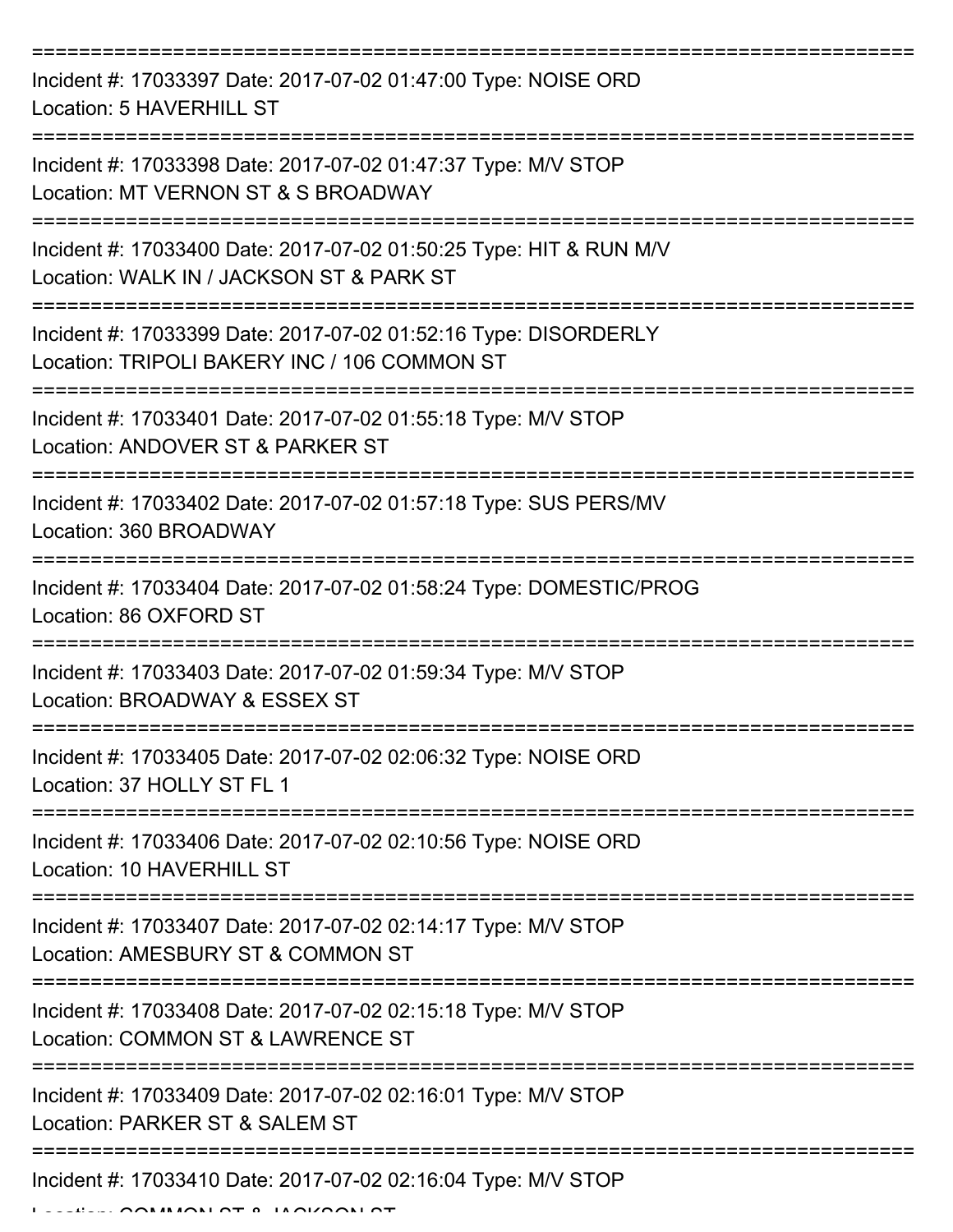| Incident #: 17033411 Date: 2017-07-02 02:16:52 Type: M/V STOP<br>Location: COMMON ST & JACKSON ST     |
|-------------------------------------------------------------------------------------------------------|
| Incident #: 17033412 Date: 2017-07-02 02:17:33 Type: M/V STOP<br>Location: COMMON ST & NEWBURY ST     |
| Incident #: 17033413 Date: 2017-07-02 02:38:00 Type: M/V STOP<br><b>Location: BLANCHARD</b>           |
| Incident #: 17033414 Date: 2017-07-02 02:39:08 Type: DRUG VIO<br>Location: 3 FLORENCE ST              |
| Incident #: 17033417 Date: 2017-07-02 02:48:24 Type: M/V STOP<br>Location: AMES ST & LOWELL ST        |
| Incident #: 17033415 Date: 2017-07-02 02:50:14 Type: M/V STOP<br>Location: 10 HAVERHILL ST            |
| Incident #: 17033416 Date: 2017-07-02 02:51:33 Type: UNWANTEDGUEST<br>Location: 10 TREMONT ST FL 2    |
| Incident #: 17033418 Date: 2017-07-02 02:53:19 Type: NOISE ORD<br>Location: 82 BENNINGTON ST          |
| Incident #: 17033419 Date: 2017-07-02 03:06:28 Type: M/V STOP<br>Location: LAWRENCE ST & LOWELL ST    |
| Incident #: 17033420 Date: 2017-07-02 03:10:42 Type: SUS PERS/MV<br>Location: 14 JEFFERSON ST         |
| Incident #: 17033421 Date: 2017-07-02 03:11:13 Type: M/V STOP<br>Location: HAVERHILL ST & LAWRENCE ST |
| Incident #: 17033422 Date: 2017-07-02 03:12:49 Type: NOISE ORD<br>Location: 17 MYRTLE ST              |
| Incident #: 17033423 Date: 2017-07-02 03:15:28 Type: M/V STOP<br><b>Location: HAVERHILL</b>           |
| Incident #: 17033424 Date: 2017-07-02 03:20:03 Type: NOISE ORD                                        |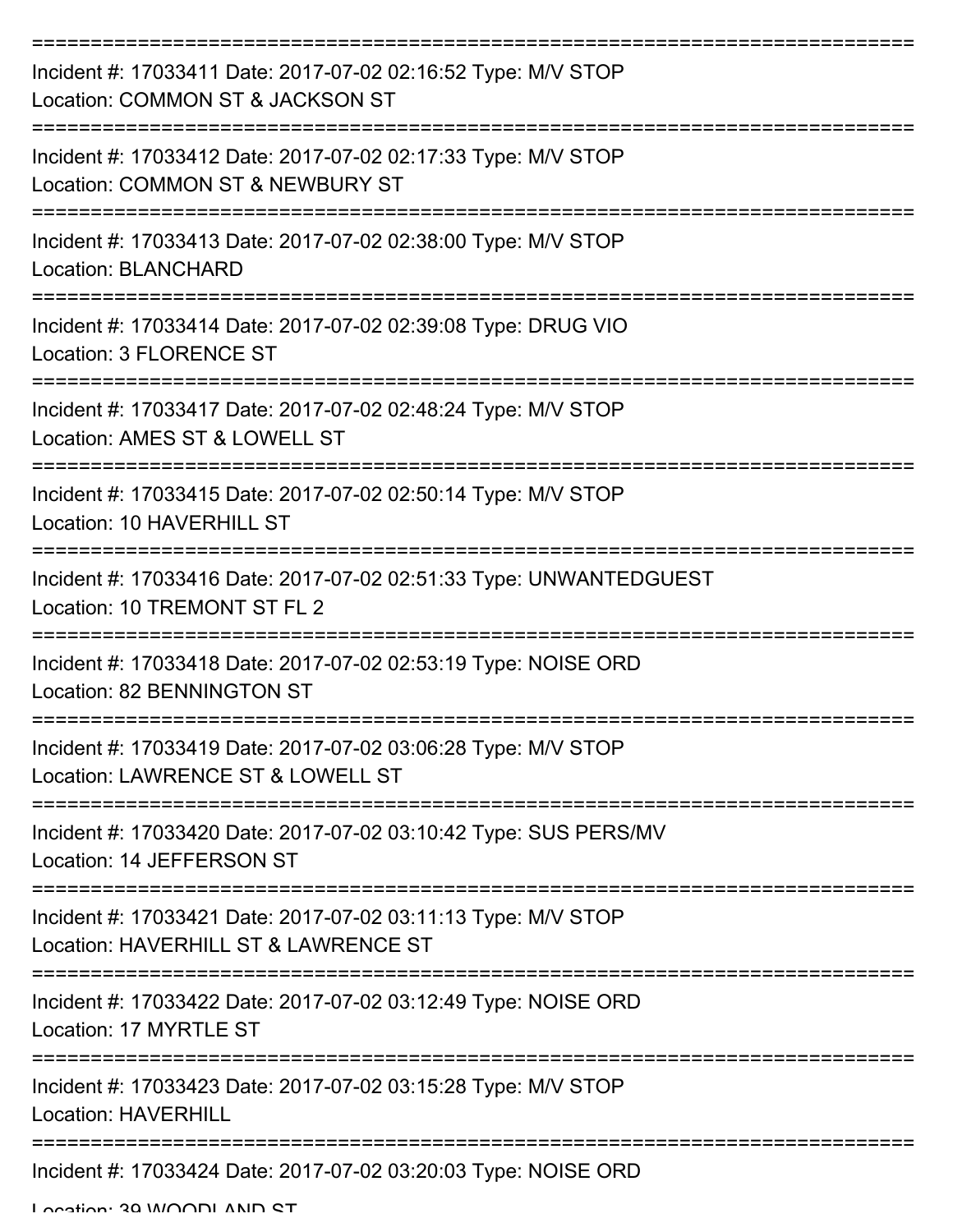| Incident #: 17033425 Date: 2017-07-02 03:24:07 Type: M/V STOP<br>Location: CANAL ST & UNION ST<br>--------------------------- |
|-------------------------------------------------------------------------------------------------------------------------------|
| Incident #: 17033426 Date: 2017-07-02 03:26:45 Type: B&E/PROG<br>Location: 127 GARDEN ST FL 1                                 |
| Incident #: 17033427 Date: 2017-07-02 03:45:36 Type: B&E/MV/PAST<br>Location: HAMPSHIRE ST & MYRTLE ST                        |
| Incident #: 17033428 Date: 2017-07-02 03:50:16 Type: M/V STOP<br>Location: 38 HAVERHILL ST                                    |
| Incident #: 17033429 Date: 2017-07-02 03:53:53 Type: M/V STOP<br>Location: JACKSON ST & METHUEN ST                            |
| Incident #: 17033430 Date: 2017-07-02 04:04:38 Type: DISORDERLY<br>Location: DAWES ST & IRENE ST                              |
| Incident #: 17033431 Date: 2017-07-02 04:07:29 Type: M/V STOP<br>Location: ESSEX ST & NEWBURY ST                              |
| Incident #: 17033432 Date: 2017-07-02 04:18:56 Type: NOISE ORD<br>Location: 149 WATER ST                                      |
| Incident #: 17033433 Date: 2017-07-02 04:29:48 Type: M/V STOP<br>Location: 665 LOWELL ST                                      |
| Incident #: 17033434 Date: 2017-07-02 04:32:31 Type: DOMESTIC/PROG<br>Location: 202 S UNION ST #2                             |
| Incident #: 17033435 Date: 2017-07-02 04:45:58 Type: ALARM/BURG<br>Location: CEPEDA RESIDENCE / 26 WOODLAND CT #A             |
| Incident #: 17033436 Date: 2017-07-02 04:49:22 Type: SUS PERS/MV<br>Location: 70 CAMBRIDGE ST                                 |
| Incident #: 17033437 Date: 2017-07-02 04:57:04 Type: NOISE ORD<br>Location: 5 HAVERHILL ST                                    |
| Incident #: 17033438 Date: 2017-07-02 05:18:31 Type: DISTURBANCE<br><b>Location: 82 BENNINGTON ST</b>                         |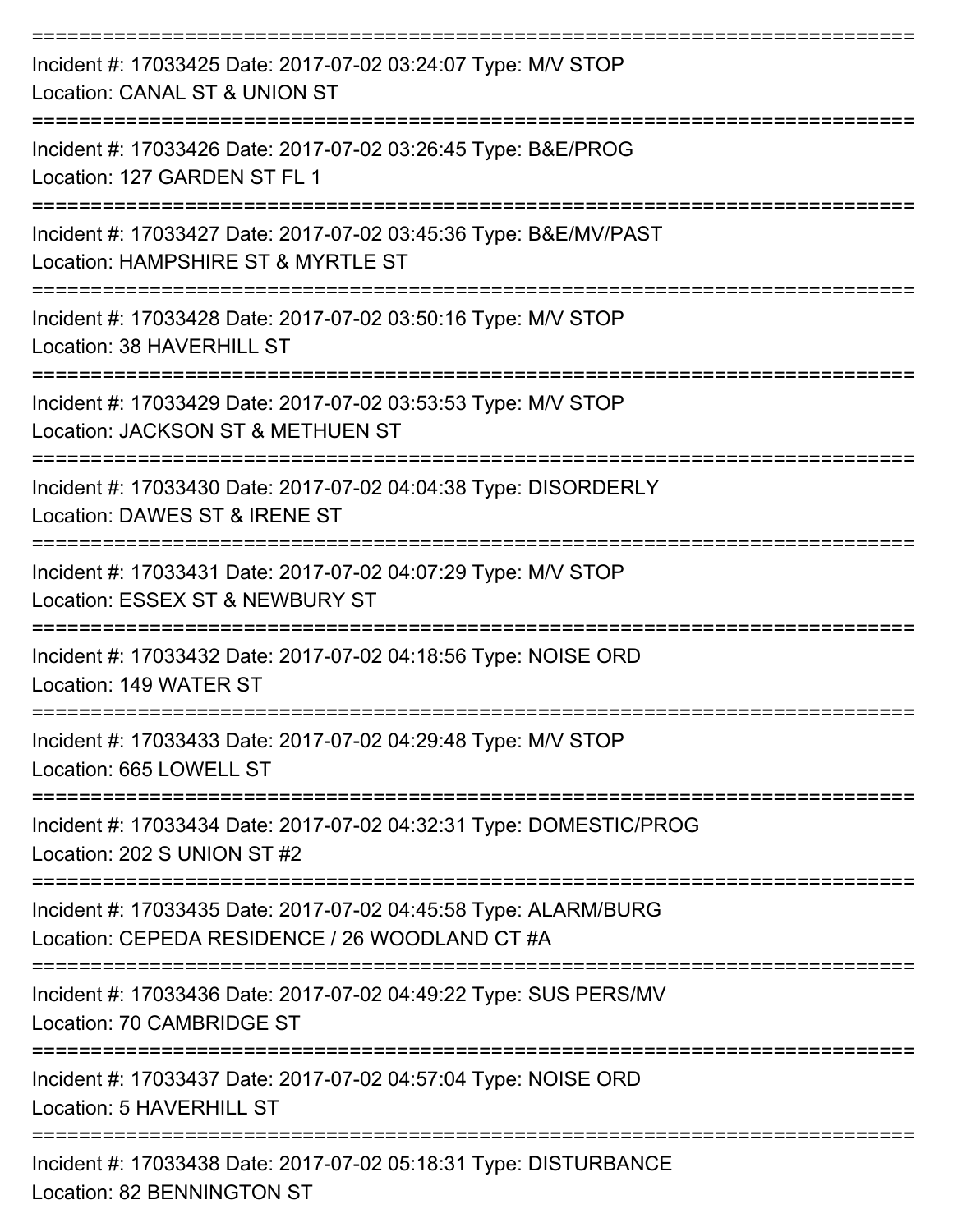| Incident #: 17033439 Date: 2017-07-02 05:28:27 Type: ALARM/BURG<br>Location: CRC HEALTH / 10 EMBANKMENT                                                                                     |
|---------------------------------------------------------------------------------------------------------------------------------------------------------------------------------------------|
| Incident #: 17033440 Date: 2017-07-02 05:34:51 Type: 209A/VIOLATION<br>Location: 85 ANDOVER ST FL 1                                                                                         |
| Incident #: 17033441 Date: 2017-07-02 06:47:16 Type: ALARM/BURG<br>Location: PEROTTAS SUPER DRUG / 292 PROSPECT ST<br>;===================================<br>----------------------------- |
| Incident #: 17033442 Date: 2017-07-02 07:02:16 Type: ALARMS<br><b>Location: 8 SHERMAN ST</b>                                                                                                |
| Incident #: 17033443 Date: 2017-07-02 07:04:23 Type: PARK & WALK<br>Location: 0 BRODWAY                                                                                                     |
| Incident #: 17033444 Date: 2017-07-02 08:17:20 Type: M/V STOP<br>Location: AUBURN ST & HAMPSHIRE ST                                                                                         |
| Incident #: 17033445 Date: 2017-07-02 08:39:41 Type: SUS PERS/MV<br>Location: LESLIE ST & WOODLAND ST                                                                                       |
| Incident #: 17033446 Date: 2017-07-02 08:56:06 Type: NOISE ORD<br>Location: 109 ARLINGTON ST                                                                                                |
| Incident #: 17033447 Date: 2017-07-02 09:47:15 Type: MEDIC SUPPORT<br>Location: 10 WASHINGTON ST #APT 1                                                                                     |
| Incident #: 17033448 Date: 2017-07-02 09:50:33 Type: KEEP PEACE<br>Location: WALK IN / 198 PARK ST                                                                                          |
| Incident #: 17033450 Date: 2017-07-02 10:05:04 Type: LOST PROPERTY<br>Location: LAWRENCE ST & MYRTLE ST                                                                                     |
| Incident #: 17033449 Date: 2017-07-02 10:05:48 Type: ALARM/BURG<br>Location: LHS / 71 N PARISH RD                                                                                           |
| Incident #: 17033451 Date: 2017-07-02 10:23:03 Type: LARCENY/PAST<br>Location: WALK IN WALK IN / 350 BROADWAY                                                                               |
| Incident #: 17033452 Date: 2017-07-02 10:38:04 Type: M/V STOP<br>Location: N PARISH RD & OSGOOD ST                                                                                          |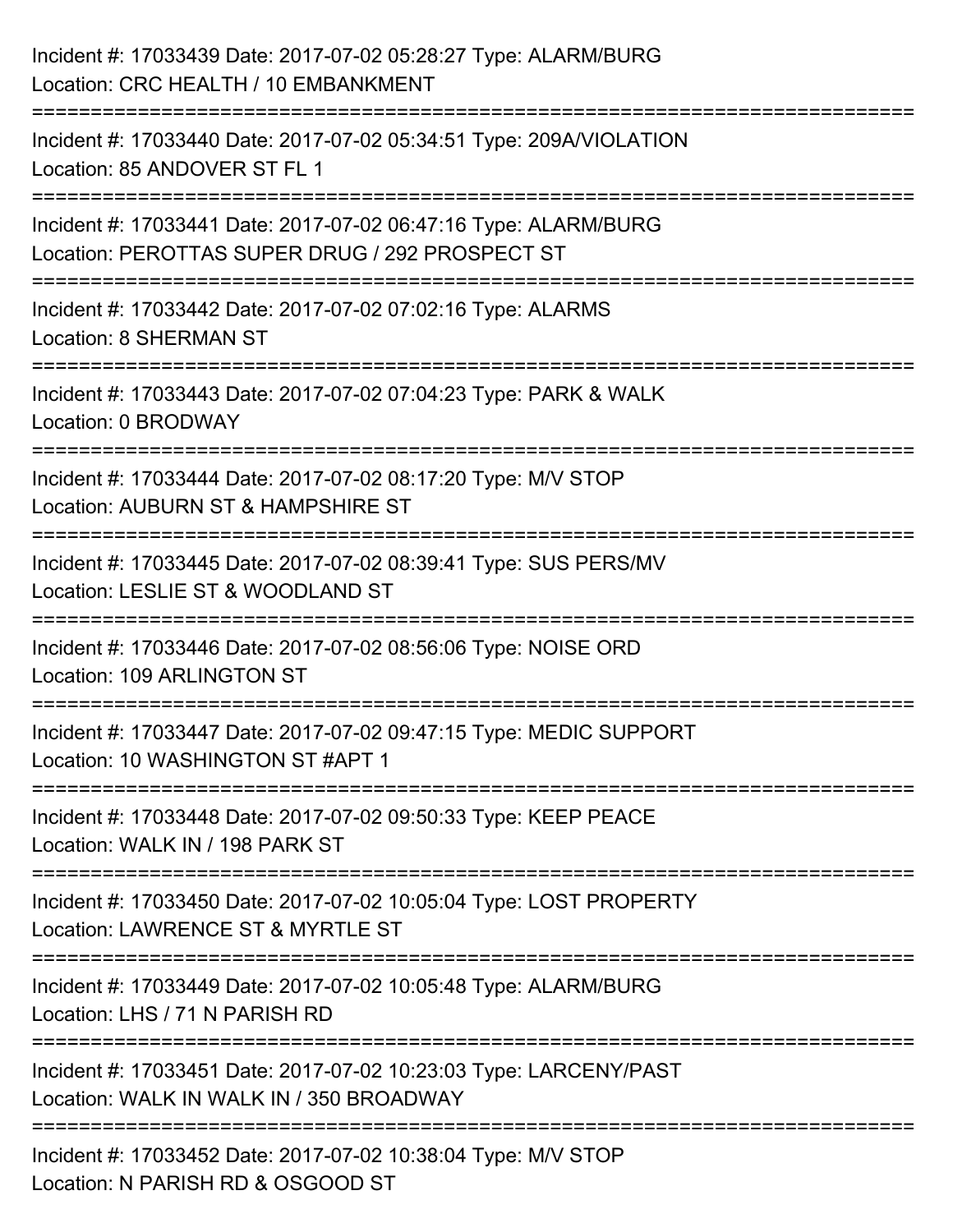| Incident #: 17033453 Date: 2017-07-02 10:41:08 Type: LARCENY/PAST<br>Location: 52 WILLOW ST               |
|-----------------------------------------------------------------------------------------------------------|
| Incident #: 17033454 Date: 2017-07-02 10:50:52 Type: UNWANTEDGUEST<br>Location: 94 S UNION ST             |
| Incident #: 17033455 Date: 2017-07-02 10:57:27 Type: B&E/MV/PAST<br>Location: 224 WINTHROP AV             |
| Incident #: 17033456 Date: 2017-07-02 11:08:54 Type: M/V STOP<br>Location: 36 MELROSE ST                  |
| Incident #: 17033457 Date: 2017-07-02 11:18:54 Type: M/V STOP<br>Location: 15 MARGIN ST                   |
| Incident #: 17033458 Date: 2017-07-02 11:33:07 Type: LARCENY/PAST<br>Location: 33 RHINE ST                |
| Incident #: 17033459 Date: 2017-07-02 11:35:31 Type: DOMESTIC/PAST<br>Location: LAWRENCE ST & SARATOGA ST |
| Incident #: 17033460 Date: 2017-07-02 11:43:28 Type: M/V STOP<br>Location: BRADFORD ST & FRANKLIN ST      |
| Incident #: 17033461 Date: 2017-07-02 12:03:41 Type: AUTO ACC/NO PI<br>Location: 178 BROADWAY             |
| Incident #: 17033462 Date: 2017-07-02 12:34:52 Type: M/V STOP<br>Location: 113 S UNION ST                 |
| Incident #: 17033463 Date: 2017-07-02 12:51:02 Type: LIC PLATE STO<br>Location: 700 ESSEX ST              |
| Incident #: 17033464 Date: 2017-07-02 12:53:50 Type: NOTIFICATION<br>Location: 1 W LOWELL ST              |
| Incident #: 17033465 Date: 2017-07-02 12:58:49 Type: WARRANT SERVE<br>Location: 99 SUMMER ST #3           |
| Incident #: 17033466 Date: 2017-07-02 13:00:16 Type: MEDIC SUPPORT<br>Location: 45 MAY ST                 |

===========================================================================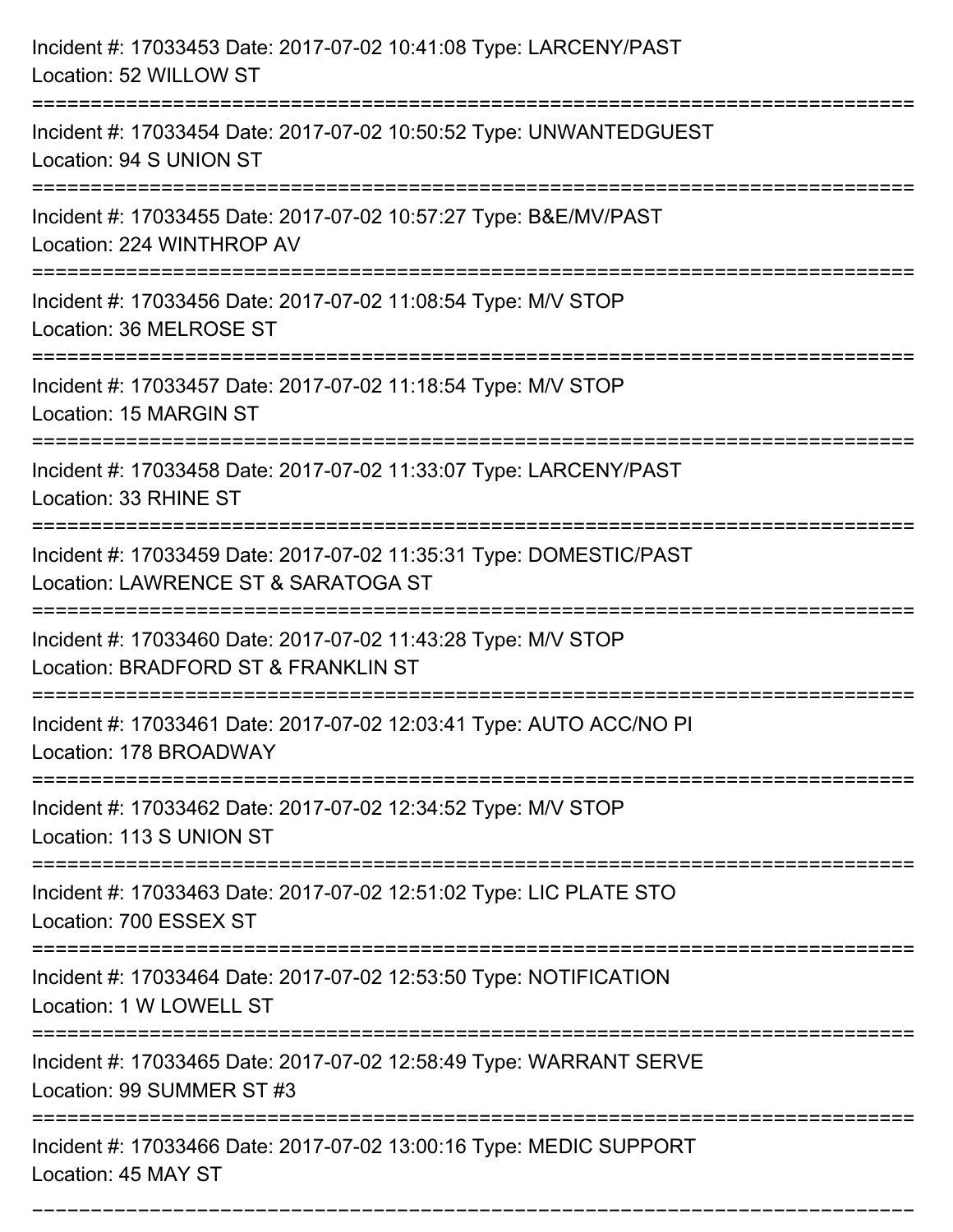| Incident #: 17033467 Date: 2017-07-02 13:04:37 Type: E911 HANGUP<br>Location: RODRIGUEZ RESD / 10 FAIRMONT ST                              |
|--------------------------------------------------------------------------------------------------------------------------------------------|
| Incident #: 17033468 Date: 2017-07-02 13:15:06 Type: M/V STOP<br>Location: MARKET ST & PARKER ST                                           |
| Incident #: 17033469 Date: 2017-07-02 13:15:46 Type: LARCENY/PAST<br>Location: WALK IN WALK IN / 249 HIGH ST<br>========================== |
| Incident #: 17033470 Date: 2017-07-02 13:20:27 Type: DRUG OVERDOSE<br>Location: WEST ST & PARK                                             |
| Incident #: 17033471 Date: 2017-07-02 13:34:27 Type: B&E/PAST<br>Location: 51 S CANAL ST                                                   |
| Incident #: 17033472 Date: 2017-07-02 13:47:49 Type: M/V STOP<br>Location: FERN ST & LAWRENCE ST                                           |
| Incident #: 17033473 Date: 2017-07-02 14:03:55 Type: A&B PROG<br>Location: HESS GAS SPEEDWAY / 615 BROADWAY<br>==============              |
| Incident #: 17033474 Date: 2017-07-02 14:06:12 Type: NOISE ORD<br>Location: 212 WATER ST                                                   |
| Incident #: 17033475 Date: 2017-07-02 14:19:58 Type: ALARM/BURG<br>Location: 8 DANFORTH ST                                                 |
| Incident #: 17033476 Date: 2017-07-02 14:22:03 Type: MEDIC SUPPORT<br>Location: 485 HOWARD                                                 |
| Incident #: 17033477 Date: 2017-07-02 14:23:26 Type: SUS PERS/MV<br>Location: WALGREENS / 135 BROADWAY                                     |
| ;==============================<br>Incident #: 17033478 Date: 2017-07-02 14:25:04 Type: ALARM/BURG<br>Location: LHS / 71 N PARISH RD       |
| Incident #: 17033479 Date: 2017-07-02 14:54:17 Type: M/V STOP<br>Location: E HAVERHILL ST & ELM ST                                         |
| Incident #: 17033480 Date: 2017-07-02 15:05:43 Type: M/V STOP<br>Location: 100 AMESBURY ST                                                 |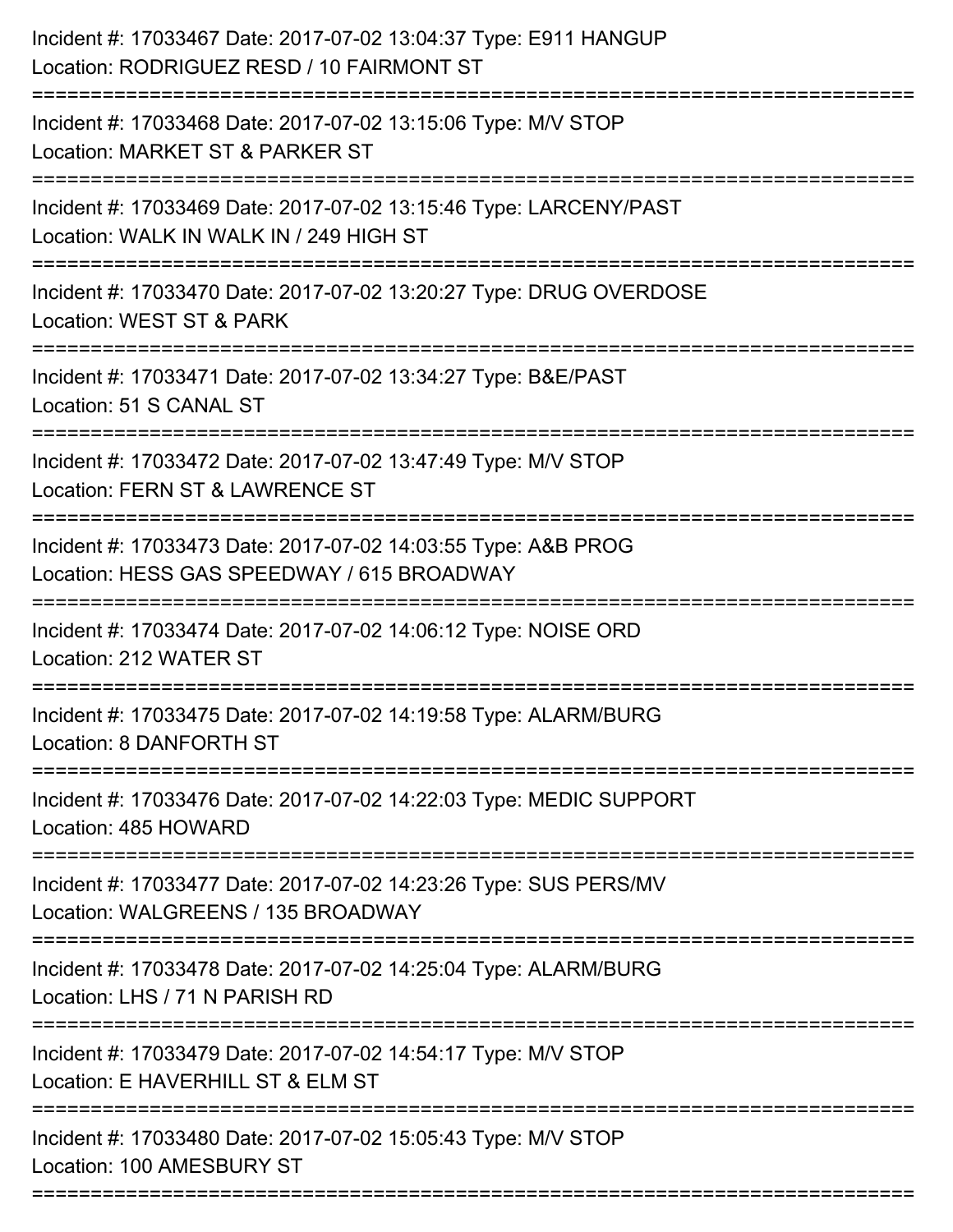Location: 50 TOWER HILL ST

| Incident #: 17033482 Date: 2017-07-02 15:23:05 Type: LIC PLATE STO<br>Location: 30 MYRTLE CT            |
|---------------------------------------------------------------------------------------------------------|
| Incident #: 17033483 Date: 2017-07-02 15:23:42 Type: CK WELL BEING<br>Location: 277 SALEM ST FL 3RDFL   |
| Incident #: 17033484 Date: 2017-07-02 15:37:51 Type: HIT & RUN M/V<br>Location: BROADWAY & FLORENCE ST  |
| Incident #: 17033485 Date: 2017-07-02 15:47:38 Type: ALARMS<br>Location: 280 MERRIMACK ST               |
| Incident #: 17033486 Date: 2017-07-02 15:51:24 Type: LOST PROPERTY<br>Location: ANDOVER ST & S UNION ST |
| Incident #: 17033487 Date: 2017-07-02 16:04:54 Type: M/V STOP<br>Location: 81 WEST ST                   |
| Incident #: 17033488 Date: 2017-07-02 16:17:18 Type: ALARMS<br>Location: 8 DANFORTH ST                  |
| Incident #: 17033489 Date: 2017-07-02 16:21:16 Type: LOUD NOISE<br>Location: 212 WATER ST               |
| Incident #: 17033490 Date: 2017-07-02 16:37:25 Type: MEDIC SUPPORT<br>Location: 55 MONMOUTH ST #1       |
| Incident #: 17033491 Date: 2017-07-02 16:41:02 Type: MAN DOWN<br>Location: COMMON ST & HAMPSHIRE ST     |
| Incident #: 17033492 Date: 2017-07-02 16:45:32 Type: A&B PROG<br>Location: 277 SALEM ST                 |
| Incident #: 17033493 Date: 2017-07-02 16:49:53 Type: NOISE ORD<br>Location: PLEASANT ST & WOODLAND ST   |
| Incident #: 17033494 Date: 2017-07-02 16:56:18 Type: WOMAN DOWN<br>Location: MCDONALDS / 50 BROADWAY    |
|                                                                                                         |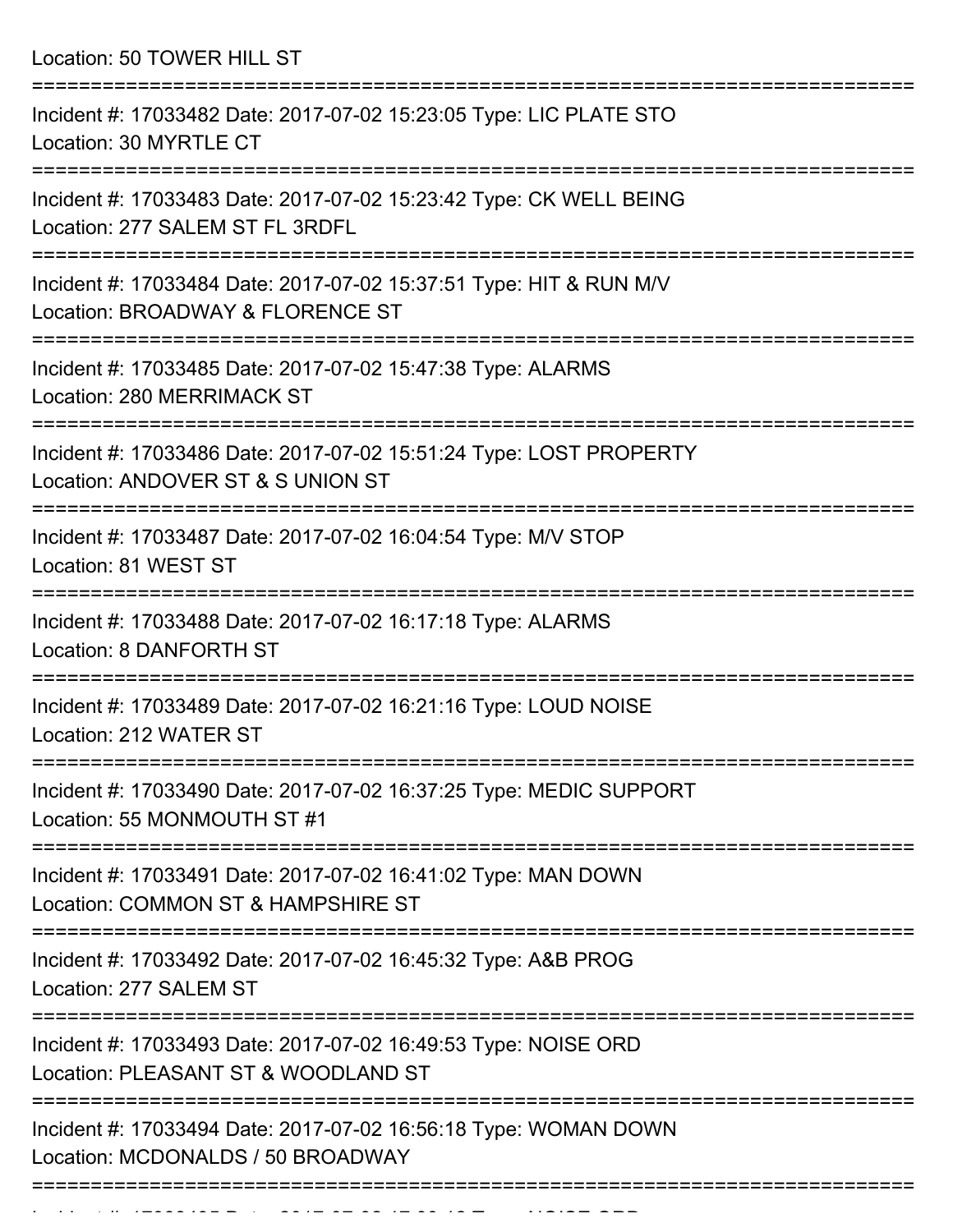Location: 39 ABBOTT ST

| Incident #: 17033496 Date: 2017-07-02 17:01:43 Type: AUTO ACC/NO PI<br>Location: CAMBRIDGE ST & PHILLIPS ST                |
|----------------------------------------------------------------------------------------------------------------------------|
| Incident #: 17033498 Date: 2017-07-02 17:11:25 Type: UNWANTEDGUEST<br>Location: SPEEDWAY / null                            |
| Incident #: 17033497 Date: 2017-07-02 17:11:54 Type: WOMAN DOWN<br>Location: 18 BROADWAY                                   |
| Incident #: 17033499 Date: 2017-07-02 17:13:17 Type: ALARM/HOLD<br>Location: HESS / 500 S UNION ST                         |
| Incident #: 17033500 Date: 2017-07-02 17:15:18 Type: HIT & RUN M/V<br>Location: FAMILY DOLLAR / S BROADWAY                 |
| Incident #: 17033501 Date: 2017-07-02 17:17:23 Type: AUTO ACC/NO PI<br>Location: 241 LAWRENCE ST                           |
| Incident #: 17033502 Date: 2017-07-02 17:19:01 Type: SUS PERS/MV<br>Location: 56 HILLSIDE AV                               |
| Incident #: 17033503 Date: 2017-07-02 17:21:33 Type: ALARMS<br>Location: 12 S BOYLSTON ST                                  |
| Incident #: 17033504 Date: 2017-07-02 17:27:08 Type: MAN DOWN<br>Location: JASPER ST & MILTON ST                           |
| Incident #: 17033505 Date: 2017-07-02 17:32:26 Type: KEEP PEACE<br>Location: 18 WINTHROP AV                                |
| Incident #: 17033506 Date: 2017-07-02 17:34:42 Type: NOISE ORD<br>Location: 18 AMES ST                                     |
| Incident #: 17033507 Date: 2017-07-02 17:41:36 Type: HIT & RUN M/V<br>Location: WALK IN WALK IN / BROADWAY & MANCHESTER ST |
| Incident #: 17033508 Date: 2017-07-02 17:56:37 Type: NOISE ORD<br>Location: 11 DURHAM ST                                   |
|                                                                                                                            |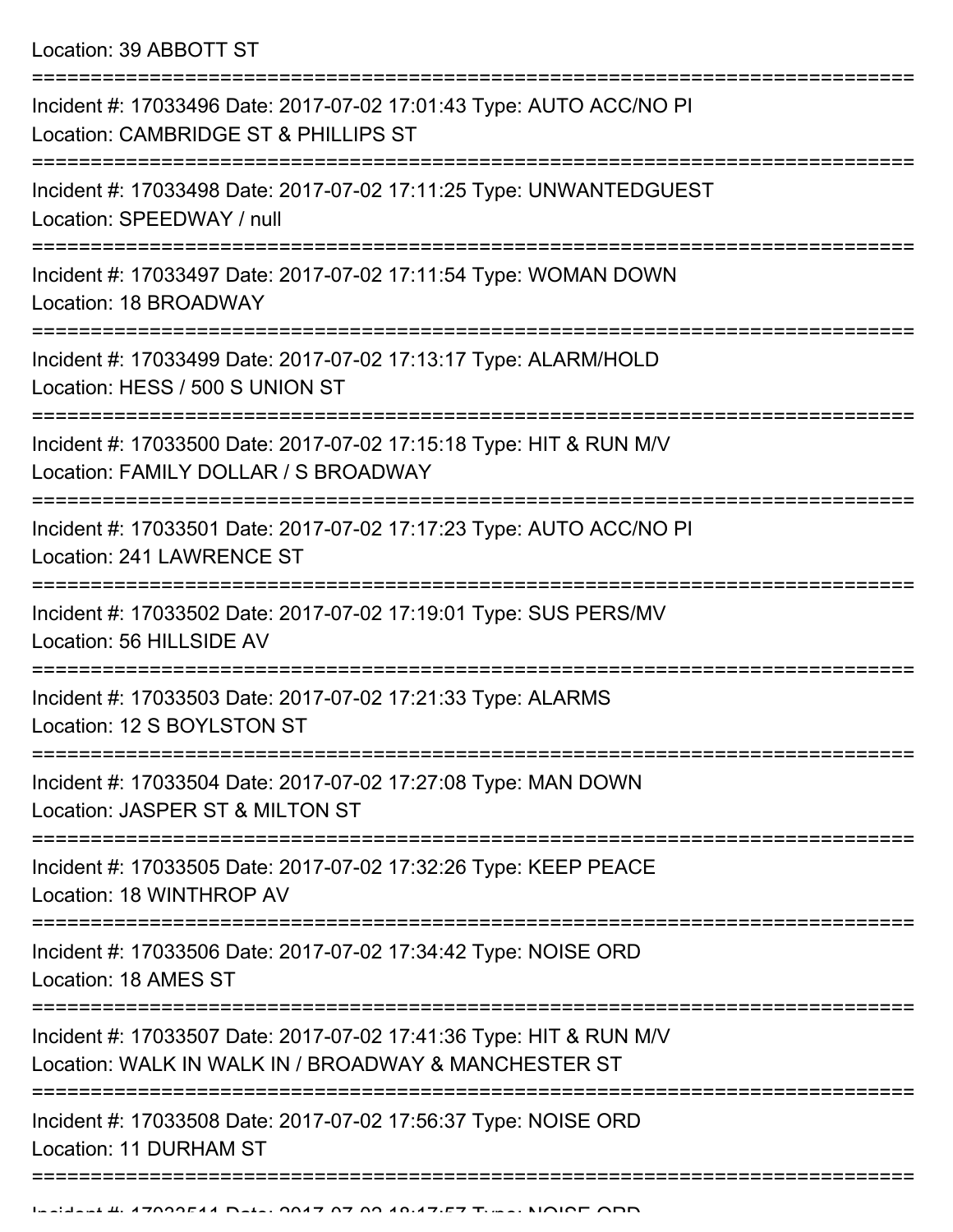Location: 274 FARNHAM ST =========================================================================== Incident #: 17033509 Date: 2017-07-02 18:19:01 Type: TOW OF M/V Location: 46 WASHINGTON ST =========================================================================== Incident #: 17033510 Date: 2017-07-02 18:19:53 Type: ALARMS Location: 61 NORRIS ST =========================================================================== Incident #: 17033512 Date: 2017-07-02 18:21:32 Type: NOISE ORD Location: ALL TEXAS AV =========================================================================== Incident #: 17033513 Date: 2017-07-02 18:22:56 Type: ALARMS Location: LGH / 71 N PARISH RD =========================================================================== Incident #: 17033515 Date: 2017-07-02 18:23:41 Type: SUICIDE ATTEMPT Location: 12 METHUEN ST FL 2 =========================================================================== Incident #: 17033514 Date: 2017-07-02 18:24:14 Type: NOISE ORD Location: E HAVERHILL ST & ELM ST =========================================================================== Incident #: 17033516 Date: 2017-07-02 18:26:02 Type: ALARMS Location: 2 DRACUT ST =========================================================================== Incident #: 17033517 Date: 2017-07-02 18:29:14 Type: M/V STOP Location: E HAVERHILL ST & ELM ST =========================================================================== Incident #: 17033518 Date: 2017-07-02 18:32:59 Type: TRESPASSING Location: HIGGINS STATE POOL / 180 CRAWFORD ST =========================================================================== Incident #: 17033519 Date: 2017-07-02 18:39:56 Type: M/V STOP Location: APPLETON ST & METHUEN ST =========================================================================== Incident #: 17033521 Date: 2017-07-02 18:43:30 Type: UNWANTEDGUEST Location: 63 NEWTON ST FL 1 =========================================================================== Incident #: 17033522 Date: 2017-07-02 18:44:36 Type: 911 HANG UP Location: MARY IMMACULATE / 191 MAPLE ST #329 =========================================================================== Incident #: 17033520 Date: 2017-07-02 18:45:13 Type: NOISE ORD Location: 212 WATER ST ===========================================================================

Incident #: 17033523 Date: 2017-07-02 18:50:08 Type: FIGHT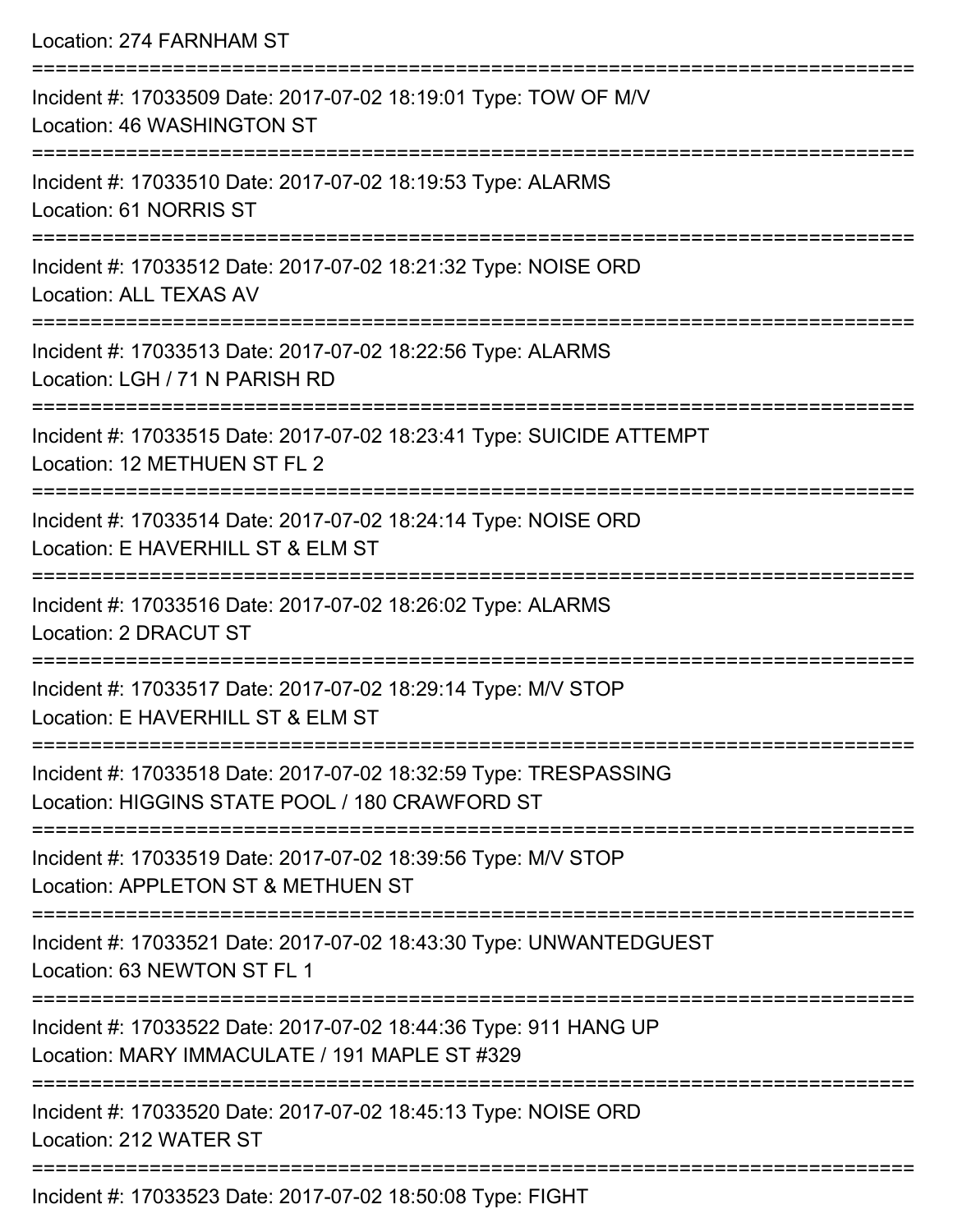| Incident #: 17033524 Date: 2017-07-02 18:53:31 Type: NOISE ORD<br>Location: 207 ABBOTT ST              |
|--------------------------------------------------------------------------------------------------------|
| Incident #: 17033525 Date: 2017-07-02 18:54:46 Type: GUN CALL<br><b>Location: FLORAL AV</b>            |
| Incident #: 17033526 Date: 2017-07-02 19:05:50 Type: M/V STOP<br>Location: 71 FOREST ST                |
| Incident #: 17033527 Date: 2017-07-02 19:16:26 Type: KEEP PEACE<br>Location: 18 WINTHROP AV            |
| Incident #: 17033528 Date: 2017-07-02 19:22:45 Type: M/V STOP<br>Location: 24 HILLTOP AV               |
| Incident #: 17033529 Date: 2017-07-02 19:28:42 Type: DETAIL<br>Location: 90 LOWELL ST                  |
| Incident #: 17033530 Date: 2017-07-02 19:29:46 Type: DOMESTIC/PAST<br>Location: 63 NEWTON ST           |
| Incident #: 17033531 Date: 2017-07-02 19:33:37 Type: M/V STOP<br>Location: HAVERHILL ST & RESERVOIR ST |
| Incident #: 17033532 Date: 2017-07-02 19:35:27 Type: NOISE ORD<br>Location: 467 HIGH ST                |
| Incident #: 17033533 Date: 2017-07-02 19:42:10 Type: NOISE ORD<br>Location: FARNHAM ST & SHAWSHEEN RD  |
| Incident #: 17033534 Date: 2017-07-02 19:56:15 Type: NOISE ORD<br>Location: 116 BODWIN                 |
| Incident #: 17033535 Date: 2017-07-02 20:05:27 Type: M/V STOP<br>Location: LOWELL ST & NESMITH ST      |
| Incident #: 17033536 Date: 2017-07-02 20:08:18 Type: HIT & RUN M/V<br>Location: 1 HAVERHILL ST         |
| Incident #: 17033537 Date: 2017-07-02 20:11:15 Type: A&B D/W/ PROG                                     |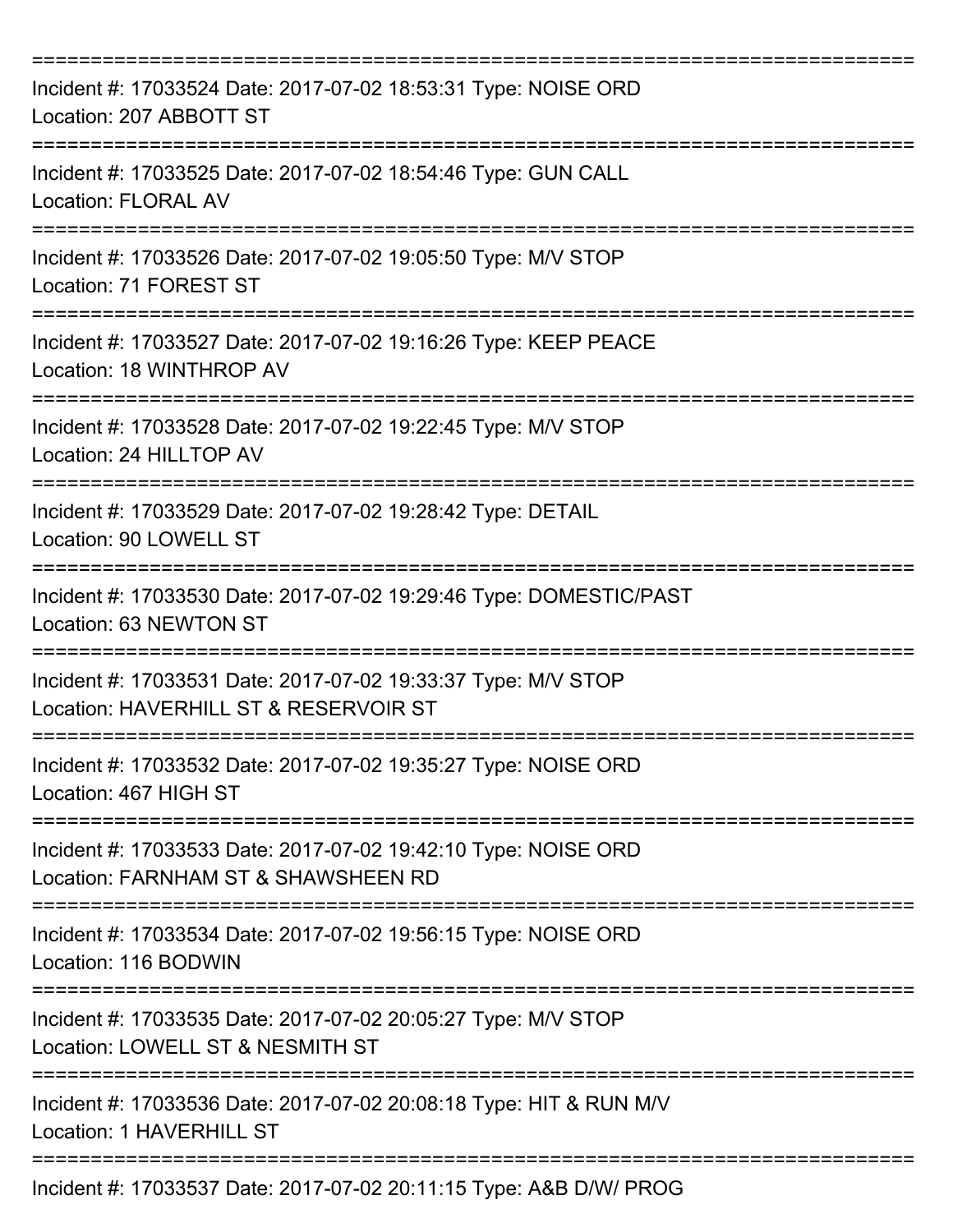| Incident #: 17033540 Date: 2017-07-02 20:15:42 Type: KEEP PEACE<br>Location: 55 BOWDOIN ST                                              |
|-----------------------------------------------------------------------------------------------------------------------------------------|
| Incident #: 17033538 Date: 2017-07-02 20:16:36 Type: CK WELL BEING<br>Location: TRIPOLI BAKERY INC / 106 COMMON ST                      |
| Incident #: 17033539 Date: 2017-07-02 20:23:37 Type: DOMESTIC/PAST<br>Location: 32 JACKSON ST                                           |
| Incident #: 17033541 Date: 2017-07-02 20:25:03 Type: CK WELL BEING<br>Location: ST MARY-IMMACULATE CONCEPTION / 300 HAVERHILL ST        |
| Incident #: 17033542 Date: 2017-07-02 20:28:57 Type: M/V STOP<br>Location: BERNARD AV & HANCOCK ST<br>================================= |
| Incident #: 17033543 Date: 2017-07-02 20:29:54 Type: ANIMAL COMPL<br>Location: 6 BELMONT ST                                             |
| Incident #: 17033544 Date: 2017-07-02 20:33:03 Type: DEATH SUDDEN<br>Location: 95 COMMON ST                                             |
| Incident #: 17033545 Date: 2017-07-02 20:47:03 Type: MAL DAMAGE<br>Location: 343 S BROADWAY                                             |
| Incident #: 17033546 Date: 2017-07-02 20:52:03 Type: HIT & RUN M/V<br>Location: 18 BROADWAY AV                                          |
| Incident #: 17033548 Date: 2017-07-02 20:53:08 Type: THREATS<br>Location: 19 WINTER ST                                                  |
| Incident #: 17033547 Date: 2017-07-02 20:53:27 Type: M/V STOP<br>Location: 49 NEWBURY ST                                                |
| Incident #: 17033549 Date: 2017-07-02 20:53:52 Type: NOISE ORD<br>Location: 27 SOUTH ST                                                 |
| Incident #: 17033550 Date: 2017-07-02 20:59:16 Type: M/V STOP<br>Location: 150 ESSEX ST                                                 |
| Incident #: 17033551 Date: 2017-07-02 21:01:35 Type: FIRE WORKS                                                                         |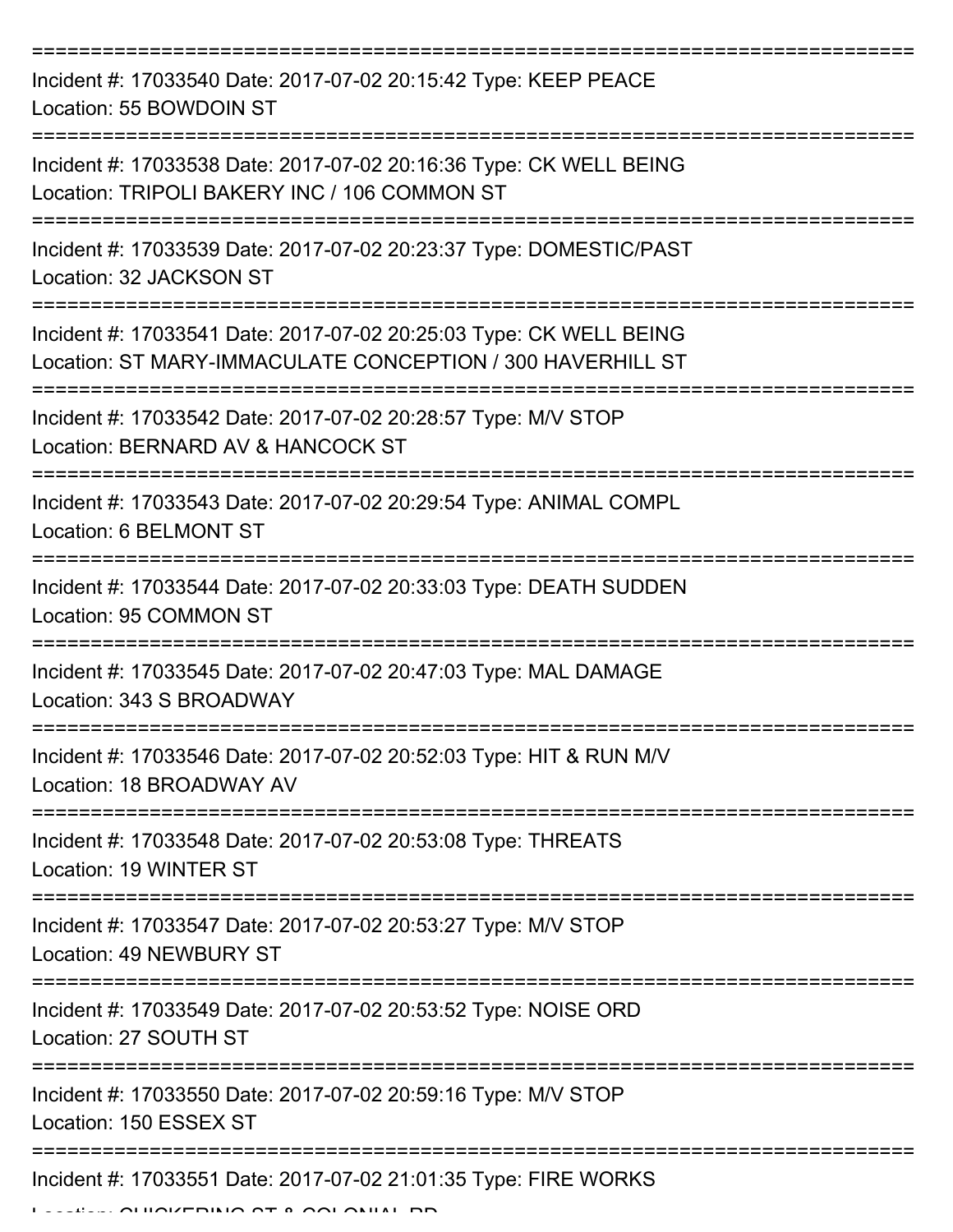| Incident #: 17033552 Date: 2017-07-02 21:08:18 Type: NOISE ORD<br>Location: 35 CHICKERING ST                            |
|-------------------------------------------------------------------------------------------------------------------------|
| Incident #: 17033553 Date: 2017-07-02 21:12:39 Type: SUS PERS/MV<br>Location: BAILEY ST & SHAWSHEEN RD                  |
| Incident #: 17033554 Date: 2017-07-02 21:14:03 Type: M/V STOP<br>Location: ABBOTT ST & PARKER ST                        |
| Incident #: 17033555 Date: 2017-07-02 21:17:34 Type: NOISE ORD<br>Location: 20 BENNINGTON ST                            |
| Incident #: 17033556 Date: 2017-07-02 21:23:47 Type: NOISE ORD<br>Location: 22 CHESTER ST                               |
| Incident #: 17033557 Date: 2017-07-02 21:25:02 Type: ALARM/BURG<br>Location: 273-274 PROSPECT ST                        |
| Incident #: 17033558 Date: 2017-07-02 21:28:37 Type: NOISE ORD<br>Location: 148 SARATOGA ST                             |
| Incident #: 17033559 Date: 2017-07-02 21:30:24 Type: NOISE ORD<br>Location: 15 ROWE ST                                  |
| Incident #: 17033560 Date: 2017-07-02 21:33:58 Type: NOISE ORD<br>Location: 2 PATTON ST                                 |
| Incident #: 17033561 Date: 2017-07-02 21:41:31 Type: TRESPASSING<br>Location: HIGGINS STATE POOL / 180 CRAWFORD ST      |
| Incident #: 17033562 Date: 2017-07-02 21:43:37 Type: FIRE WORKS<br>Location: 31 MONTGOMERY ST                           |
| Incident #: 17033564 Date: 2017-07-02 21:43:38 Type: FIGHT<br>Location: 25 SPRINGFIELD ST #1                            |
| Incident #: 17033563 Date: 2017-07-02 21:44:23 Type: M/V STOP<br>Location: SOUTH LAWRENCE EAST SCHOOL / 165 CRAWFORD ST |
| Incident #: 17033565 Date: 2017-07-02 21:46:57 Type: M/V STOP<br>I ocation: RENININICTONI ST & RDOMEIEI D ST            |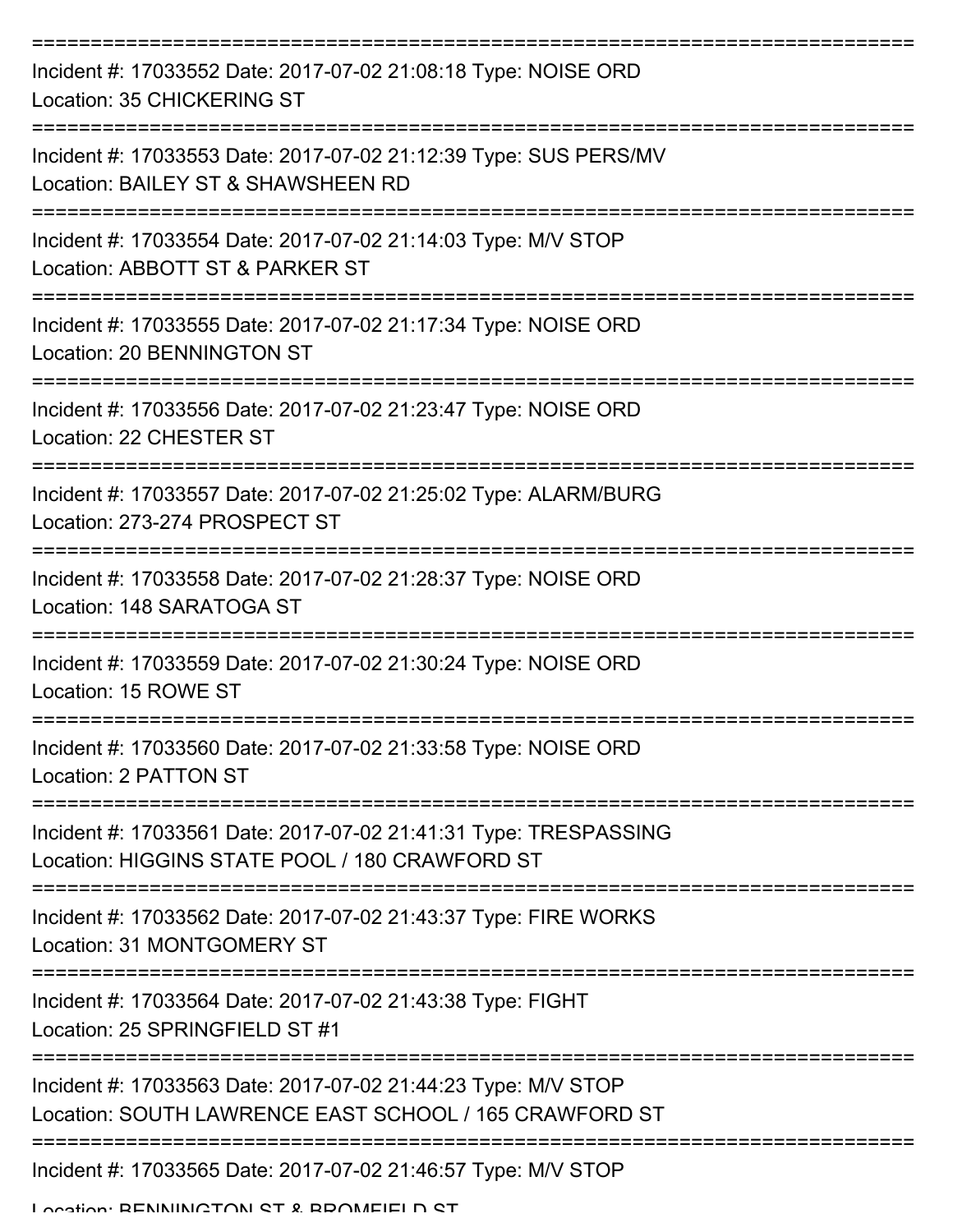| Incident #: 17033567 Date: 2017-07-02 21:52:28 Type: NOISE ORD<br>Location: HOLT ST & WATER ST            |
|-----------------------------------------------------------------------------------------------------------|
| Incident #: 17033566 Date: 2017-07-02 22:01:57 Type: M/V STOP<br>Location: ALMA ST & BROMFIELD ST         |
| Incident #: 17033568 Date: 2017-07-02 22:12:39 Type: M/V STOP<br>Location: 35 BROMFIELD ST                |
| Incident #: 17033569 Date: 2017-07-02 22:19:01 Type: M/V STOP<br>Location: BROMFIELD ST & WALNUT ST       |
| Incident #: 17033570 Date: 2017-07-02 22:26:25 Type: M/V STOP<br>Location: EXCHANGE ST & MYRTLE ST        |
| Incident #: 17033571 Date: 2017-07-02 22:27:14 Type: LOUD NOISE<br>Location: 46 FERRY ST                  |
| Incident #: 17033572 Date: 2017-07-02 22:27:29 Type: NOISE ORD<br>Location: HAVERHILL ST & PROSPECT ST    |
| Incident #: 17033573 Date: 2017-07-02 22:29:37 Type: FIRE WORKS<br>Location: 101 OLIVE AV                 |
| Incident #: 17033574 Date: 2017-07-02 22:37:21 Type: M/V STOP<br>Location: 181 ARLINGTON ST               |
| Incident #: 17033575 Date: 2017-07-02 22:41:03 Type: NOISE ORD<br>Location: 204 S UNION ST                |
| Incident #: 17033578 Date: 2017-07-02 22:41:28 Type: LARCENY/MV/PAST<br>Location: 678 HAVERHILL ST        |
| Incident #: 17033576 Date: 2017-07-02 22:42:07 Type: FIRE WORKS<br><b>Location: FOSTER ST</b>             |
| Incident #: 17033577 Date: 2017-07-02 22:44:28 Type: ALARMS<br>Location: GUILMETTE SCHOOL / 80 BODWELL ST |
| Incident #: 17033579 Date: 2017-07-02 22:45:49 Type: FIGHT<br>Location: S UNION & ANDOVER                 |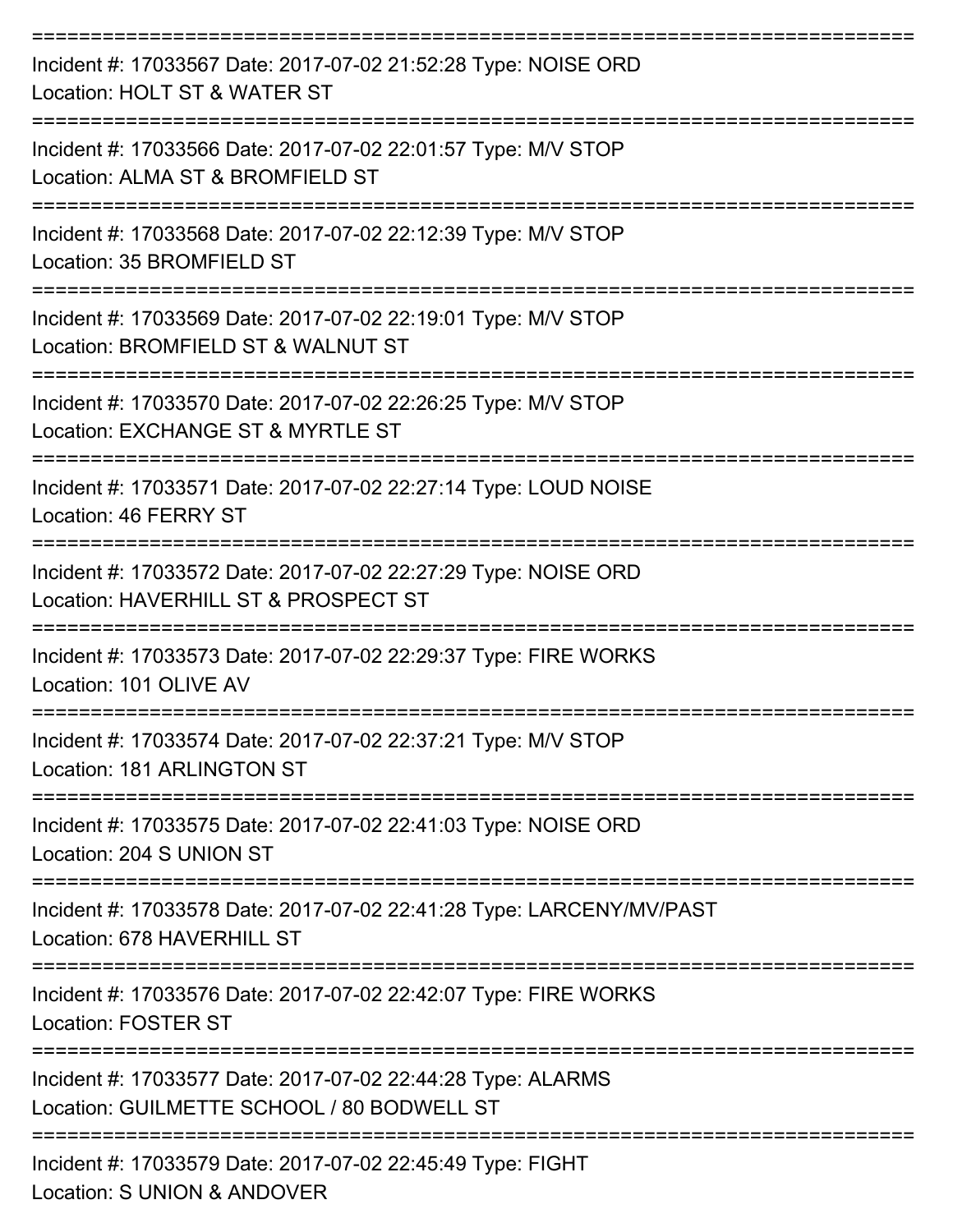| Incident #: 17033580 Date: 2017-07-02 22:50:38 Type: FIRE WORKS<br>Location: ANDOVER ST & BROOKFIELD ST                        |
|--------------------------------------------------------------------------------------------------------------------------------|
| --------------------------<br>Incident #: 17033581 Date: 2017-07-02 22:54:16 Type: AUTO ACC/NO PI<br>Location: 97 WINTHROP AV  |
| Incident #: 17033582 Date: 2017-07-02 22:55:06 Type: AMBULANCE ASSSI<br>Location: 45 HAMLET ST                                 |
| Incident #: 17033583 Date: 2017-07-02 23:01:18 Type: FIGHT<br>Location: 172 ANDOVER ST                                         |
| Incident #: 17033584 Date: 2017-07-02 23:04:10 Type: M/V STOP<br>Location: LAWRENCE ST & STEARNS AV<br>======================= |
| Incident #: 17033585 Date: 2017-07-02 23:04:26 Type: B&E/PAST<br>Location: 83 WEST ST FL 3                                     |
| Incident #: 17033587 Date: 2017-07-02 23:13:35 Type: MAN DOWN<br>Location: FALLS BRIDGE / null                                 |
| Incident #: 17033588 Date: 2017-07-02 23:13:45 Type: NOISE ORD<br>Location: 10 HAVERHILL ST                                    |
| Incident #: 17033586 Date: 2017-07-02 23:13:48 Type: NOISE ORD<br>Location: 57 CHELMSFORD ST                                   |
| Incident #: 17033589 Date: 2017-07-02 23:15:19 Type: NOISE ORD<br>Location: 34 BELLEVUE ST                                     |
| Incident #: 17033590 Date: 2017-07-02 23:16:10 Type: TRESPASSING<br>Location: GEISLER STATE POOL / 50 HIGH ST                  |
| Incident #: 17033592 Date: 2017-07-02 23:20:18 Type: UNWANTEDGUEST<br>Location: 175 S BROADWAY                                 |
| Incident #: 17033593 Date: 2017-07-02 23:20:45 Type: NOISE ORD<br>Location: 32 BERKLEY ST                                      |
| Incident #: 17033591 Date: 2017-07-02 23:20:49 Type: FIRE WORKS<br>Location: 59 CHELMSFORD ST                                  |